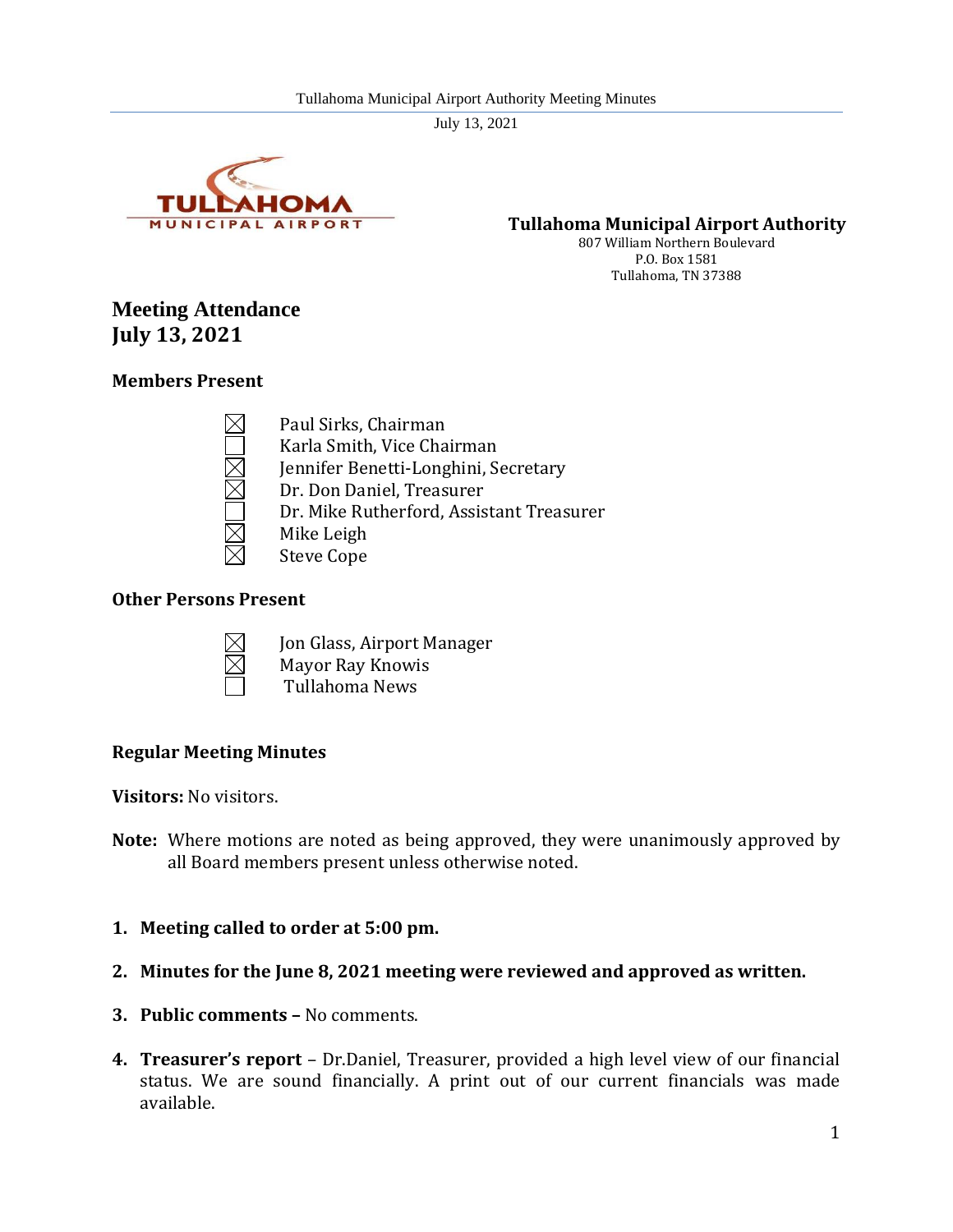### **5. Jon Glass presented the below information as the Airport Manager report:**

### *CURRENT PROJECTS*

### **Terminal Building** –

**CARES Act –** We will receive \$30,000 that can be spent on just about any Airport items. The Aeronautics Division should send us an application to receive the money any day now. I believe we should spend \$15,000 in this fiscal year and \$15,000 in next fiscal year on items such as part time salaries. Will work with Sue Wilson to track the expanses and spend the money where needed. The grant is being executed by TDOT. We have 2 fuel invoices and cancelled checks to be submitted for reimbursement. The money will be used to cover operational expenses. The \$30,000 reimbursement has been received. Chances are good that this Act will be renewed again later this year for Airports. Our Airport status has been upgraded from community service to regional Airport. If the CARES Act is renewed we would receive \$60,000 instead of \$30,000. **The funding levels were decreased for Part 2 of the Cares Act. We will receive \$23,000 which is the highest amount available for Regional General Aviation Airport. It will be available in the next 30 days.**

**City Website** – **The City website is in the process of being updated. Airport information has been submitted and updated.**

**Title VI Training** – **Has been completed.**

**FY 2020 Audit** – Sue Wilson reported that the City and Airport had no audit findings.

**Coffee County Appropriation** – The FY22 request has been submitted.

**CAP Glider Academy** – **Started on July 9 and continues to the 17th.**

**ALP Update and AGIS Survey** – The TN Aeronautics Commission approved the project at the 6/18/20 meeting. The grant has been signed by us and returned to TDOT for signature**.** The grant has been executed by TDOT. The scoping meeting was completed in September and the work authorization has been approved**.** The survey work was completed last month. PDC received the imagery work on 12/3/20 and is working on the forecasting. The 30% design meeting was held on 5/26/21. The survey work for Runway Safety Area's is complete. **We will schedule a meeting with Chairman Sirks regarding issues on 2 runways.**

**North Taxiway Overlay** – The TN Aeronautics Commission approved the project at the 6/18/20 meeting. The grant has been signed by us and returned to TDOT for signature. The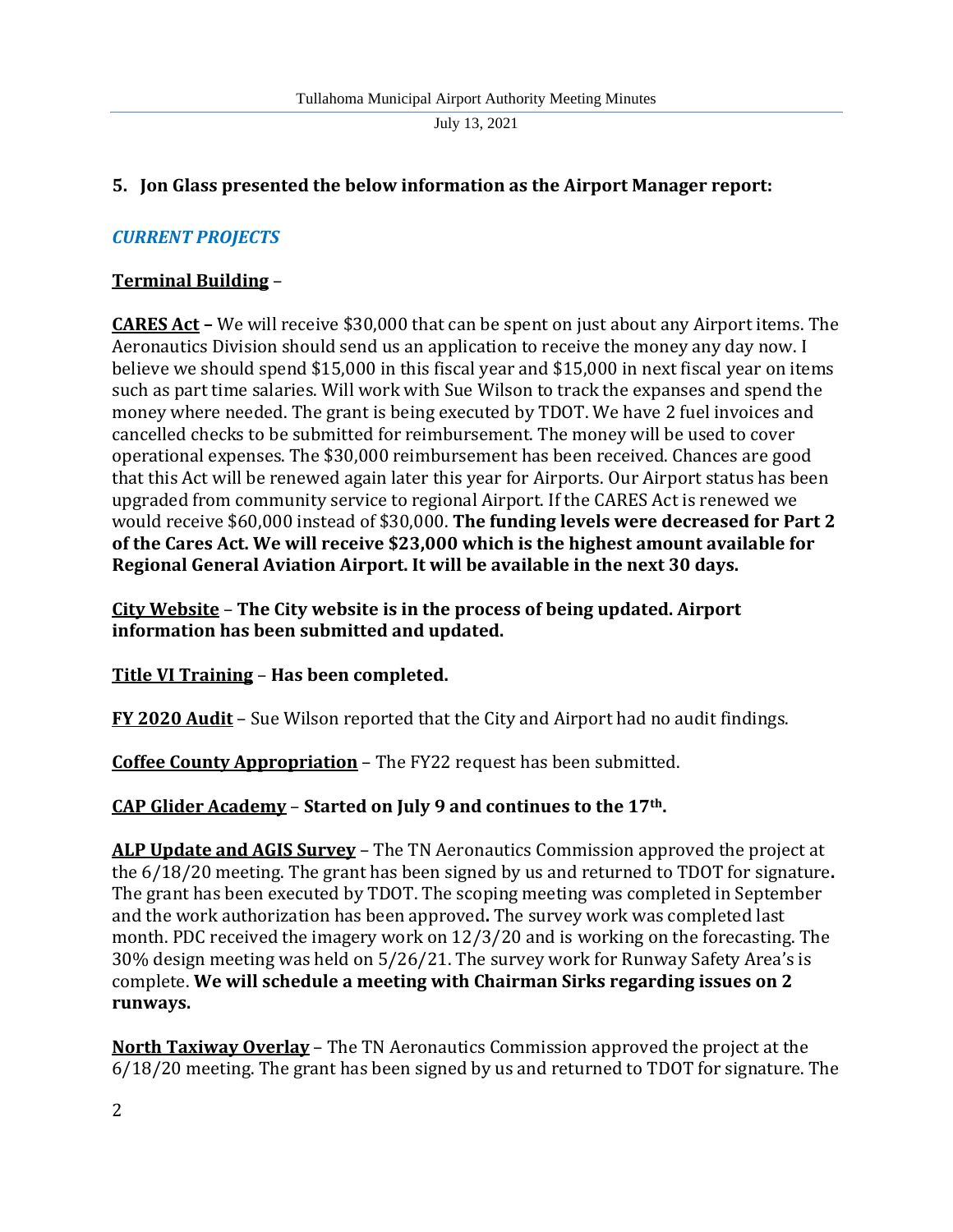grant has been executed by TDOT. The scoping meeting was completed in September and the work authorization has been approved. The preliminary design work is scheduled to be reviewed the week of 10/12/20. The design phase will continue until the project is ready to bid in the February time frame. With bids received we will then request the construction grant. Work will involve full depth replacement and the taxiway will be shut for about 3 weeks. The 2nd Engineer grant through the bid phase has been submitted for TDOT approval. We will start the bid phase of the project over the next month. The pre-bid meeting was on 4/8/21 and bids will be opened on 4/21/21 at 1:00 pm. We received 2 bids – Tinsley Asphalt (\$353,017.05) and Cleary Construction (\$592,449.00). Motion to accept Tinsley Asphalt bid? Curl Construction will work with Tinsley on site prep work**.** The TN Aeronautics Commission approved the \$422,000 construction grant request on 5/26/21. We have received the grant and returned it for TDOT execution. **Hangar owners have been advised the work is expected to start around 8/16/21 and last about 30 days. The Chairman asked the Airport Manager to contact the affected hangar owners to inform them the start date could move out 2 weeks.**

## **Airport CIP List**

### **These are the projects that have been ranked by the Board for priority over the next 4 years:**

- 1. Runway 18/36 concrete repair (\$400,000).
- 2. Runway 6/24 crack repair and seal coat (\$375,000).
- 3. New Airfield Electrical vault or VOR building (\$150,000).
- 4. Drainage repairs Undetermined (\$125,000).
- 5. Ramp/Taxiway Concrete Repair (\$500,000).

### **Our CIP meeting is scheduled for 6/16/21 for fiscal year 2023 to 2025.**

**Runway 6/24 Seal Coat and Crack Repair –** Aeronautics Division advised Jon Glass that we did make the list for this work to be completed this year at no cost to the Airport**.** The Engineer Company inspected runway 6/24 last month and will do some core samples later this month**.** The Aeronautics Division is running behind with west TN Airports. **COVID has reduced revenue for TAD and we are now looking at Spring of 2022 for this work to be completed.** 

**Maintenance Contract** – We get reimbursed 50% on this grant up to \$39,600 each year or a \$19,800 reimbursement. The FY 19 contract will be returned to TAD for execution this week**.** Reimbursements in the amount of \$19,458.73 have been submitted to Blackcat**.** We have received the final reimbursement of \$3,418.78 for FY19. The terminal building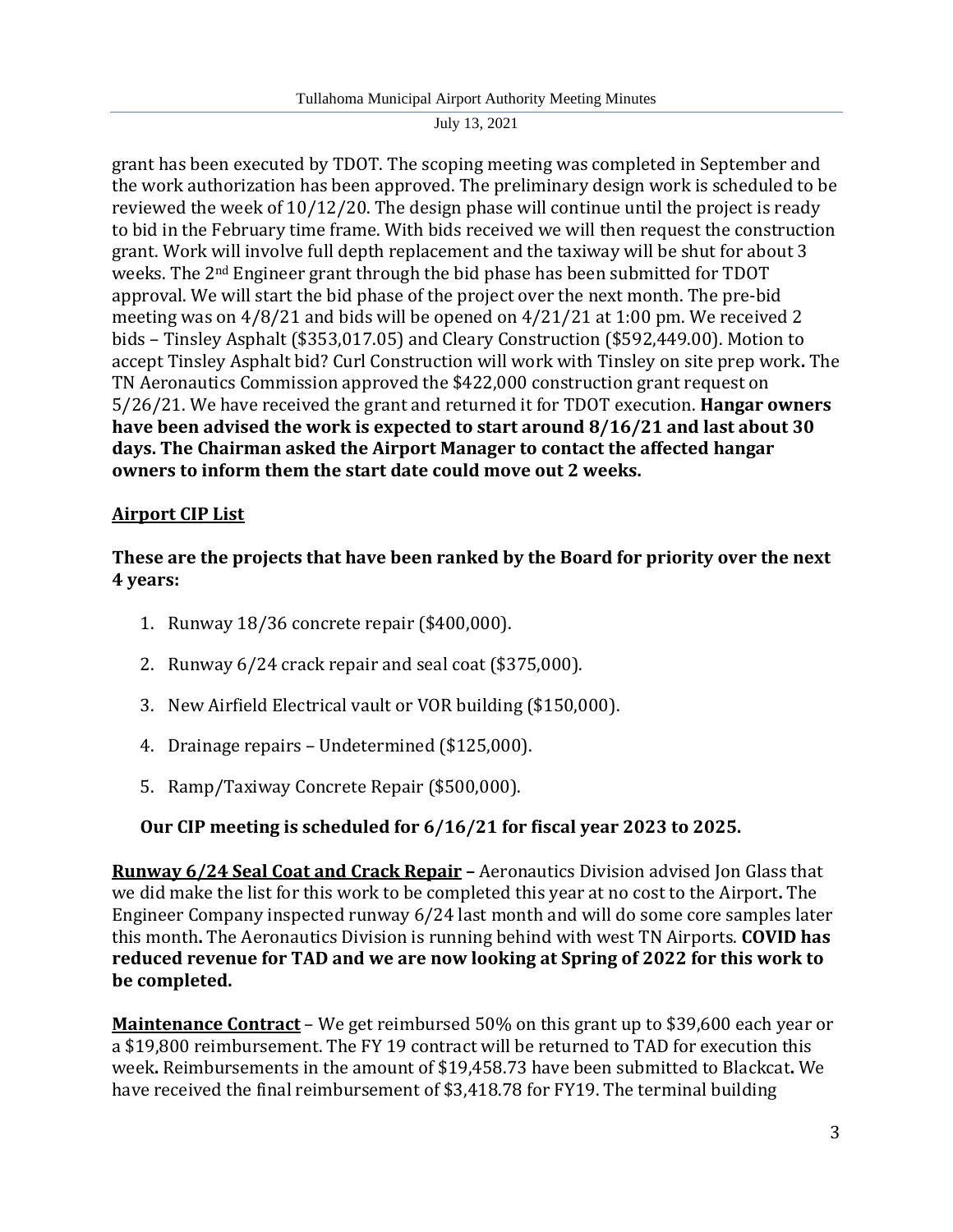parking lot seal coat work was completed under the pavement maintenance project saving us about \$8,500 on the maintenance contract grant. We received a \$13,680.13 reimbursement last month. Reimbursement for the \$1,319.87 will be submitted on 6/8/20. We have received full reimbursement for the 2019 grant. The 2020 grant has been executed by TDOT. The \$1,996.00 reimbursement has been received and the grant is closed for the fiscal year. **The 2021 grant has been sent to TAD for execution.**

**General Assembly HB1147/SB982** – It is pretty clear that the amendment to this bill will pass. A Task Force in the General Assembly is being set up to determine the effects it will have on GA Airports in the State. I recommend that we do not touch our NPE (\$150,000 per year) over the next several years and save it for an emergency. Starting in the next 90 days and over the next 4 years I see drastic cuts in State funding from TAD if other sources of revenue are not found. Elimination of funding for terminals, equipment, hangars, fueling systems and landside improvements will probably start very soon. I believe the 95/5 funding will become 90/10 in the future also. Within a few years I believe funding will only exist from TAD for primary runway and taxiway pavement repair. TN House and Senate votes on the Southwest Airline amendment have been delayed until 2019. Southwest and FEDEX are requesting a  $2<sup>nd</sup>$  round of tax breaks that will most likely get approved in the General Assembly**.** Governor Lee is proposing \$40,000,000 in next years budget for the TN equity fund. The TN Aviation Association will lobby for a stable funding source for the equity fund in the future. **The General Assembly has lowered the fuel sales tax from 4.5% to 4.25%. A \$5,000,000 cap has also been approved effective 7/1/22.**

**Airport Inspection** – I have requested TAD to complete the Airport inspection earlier this year so any issues can be corrected prior to the AOPA Fly-In. They did the inspection on 6/4/19 and I should have the report in a week. We had no section 1 violations and received our Airport license. Aeronautics Division completed the Airport inspection the last week of July. The section 1 violation involves the runway 24 threshold lighting. An Engineer grant has been submitted to TAD to correct this issue. This project will consist of changing the threshold markings and lighting. It will be an estimated \$90,000 grant with a 5% local share. It is not eligible for the local share to be paid by the CARES Act since it was not on our CIP list. The Engineer grant has been submitted to TDOT for approval. The letter has been submitted to TAD to extend our conditional Airport license until this project is complete. The Engineering grant has been executed. The scoping meeting will be scheduled 5/26/21 with the 30% design meeting on the ALP update. **TAD completed the Airport inspection the last week of June. We have a section 1 violation for runway 9/27 and received a conditional license. We have at least 1 tree in the 20 to 1 approach slope on the east side of the runway. The property either belongs to the Harton or Parish family so we should not have an issue removing the tree. The survey work from the ALP Update will help us determine which tree it is.**

**The 24 threshold work is scheduled to be advertised the last week of July with a bid opening date 3 weeks later.**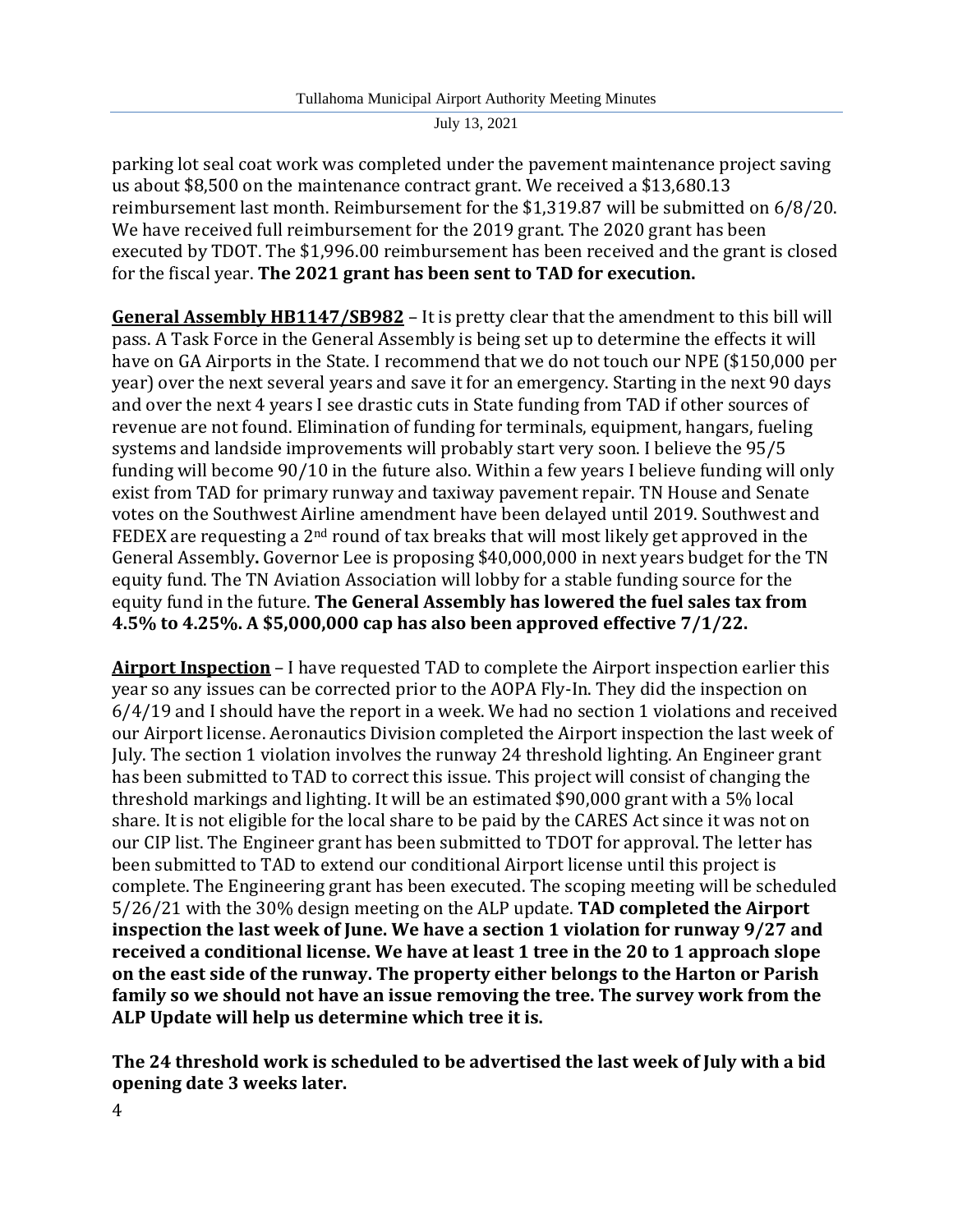## *FUEL SALES*

Fuel sales for the month of June 2021 were 15,833.21 gallons. This is a 9,413.73 gallon decrease in the 25,246.94 gallons sold in June of 2020. All outstanding fuel invoices have been reimbursed to the City except for the AVGAS and Jet fuel still in the tank.

## **Fuel Sales 1/1/21 to 6/30/21 = 103,445.4**

Fuel Sales 1/1/20 to 6/30/20 = 88,451.96

| <b>June 2021</b> | <b>AVGAS</b> | AVGAS SS | <b>Total</b> |
|------------------|--------------|----------|--------------|
| <b>Gallons</b>   | 2,558.1      | 1.974.11 | 4,532.21     |
| <b>Flow Fee</b>  | \$255.81     | \$197.41 | \$453.22     |
| <b>Pump Fee</b>  | \$1,279.05   | \$493.52 | \$1,772.57   |

| <b>June 2021</b> | <b>Jet Full</b><br><b>Price</b> | <b>Jet Discount</b> | <b>Total</b> |
|------------------|---------------------------------|---------------------|--------------|
| <b>Gallons</b>   | 1,229.7                         | 10,071.3            | 11,301       |
| <b>Flow Fee</b>  | \$122.97                        | \$1,007.13          | \$1,130.10   |
| <b>Truck Fee</b> | \$122.97                        | \$1,007.13          | \$1,130.10   |
| <b>Pump Fee</b>  | \$1,229.70                      | \$7,640.71          | \$8,870.41   |

Total AVGAS & Jet Gallons = 15,833.21 Total Flow Fee = \$1,583.32 Total Jet Truck Fee = \$1,130.10 Total Pump Fee = \$10,642.98 Total Employment Cost = \$8,730.50 **Jet Truck Fee Minus Rental = +\$280.10 Pump Fee Minus Employment Cost = +\$1,912.48**

|  |  | <b>FUEL PRICES</b> |
|--|--|--------------------|
|--|--|--------------------|

| 6/3/21       | Tullahoma | Shelbyville | Winchester | McMinnville | Maury  | Murfreesboro |
|--------------|-----------|-------------|------------|-------------|--------|--------------|
|              |           |             |            |             | County |              |
| AVGAS        | \$4.70    | \$4.44      | \$4.42     | \$4.33      | \$4.60 | \$4.80       |
| SS           |           |             |            |             |        |              |
| <b>AVGAS</b> | \$4.95    | \$4.64      | \$4.42     |             | \$4.81 | \$5.00       |
| FS           |           |             |            |             |        |              |
| Jet          | \$4.10    | \$3.95      | \$4.23     | \$3.55      | \$3.86 | \$3.70       |

Airports within 50 miles of Tullahoma Average AVGAS price - \$5.04 Average Jet price - \$4.26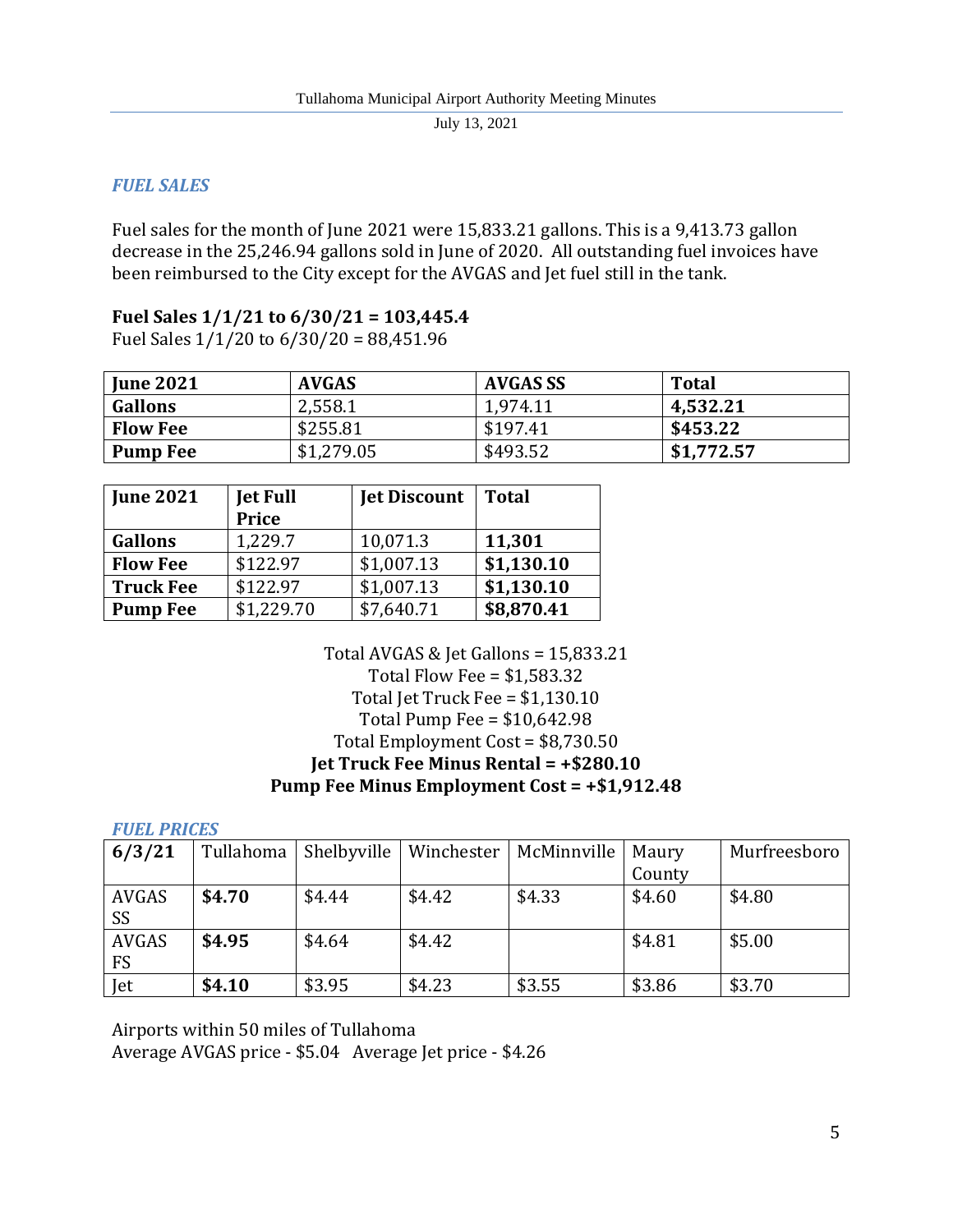| лим оми говь эльвэ |                  |  |
|--------------------|------------------|--|
| <b>DATE</b>        | <b>FUEL SOLD</b> |  |
|                    | (gallons)        |  |
| <b>June 2021</b>   | 15,833.21        |  |
| <b>June 2020</b>   | 25,246.94        |  |
| <b>June 2019</b>   | 27,432.33        |  |
| <b>June 2018</b>   | 26,664.91        |  |
| <b>June 2017</b>   | 26,341.04        |  |

### *AIRPORT FUEL SALES*

#### *ANNUAL FUEL SALES (Gallons)*

| 2020 | 212,645.23 |
|------|------------|
| 2019 | 255,545.34 |
| 2018 | 234,691.04 |
| 2017 | 192,043.95 |
| 2016 | 219,458.44 |

### *MAINTENANCE/NAVAID PROBLEMS*

**Fuel Tanks** – No problems or outages for June 2021. **VOR** – FAA has sent out notices regarding the decommissioning of the VOR. **AWOS** – No problems or outages for June 2021. **Veeder Root Fuel System** – No problems or outages for June 2021. **RUNWAY AND TAXIWAY LIGHTS** – Taxiway C and G was out of service. Bakers Electric repaired the regulator. **REILS AND PAPI** – No problems or outages for June 2021.

### *HANGAR RENT/INSURANCE*

### **OVERDUE RENT** –

**EXPIRED INSURANCE CERTIFICATE** – None **OTHER** – None *AIRPORT MARKETING/PRESENTATIONS* – None

- **6. Old Business:**
	- **A. North Hangar Improvements – Bill Stuart has completed work on the restrooms. One urinal is not working properly and will be replaced as soon as the new one arrives.**
- **7. New Business**